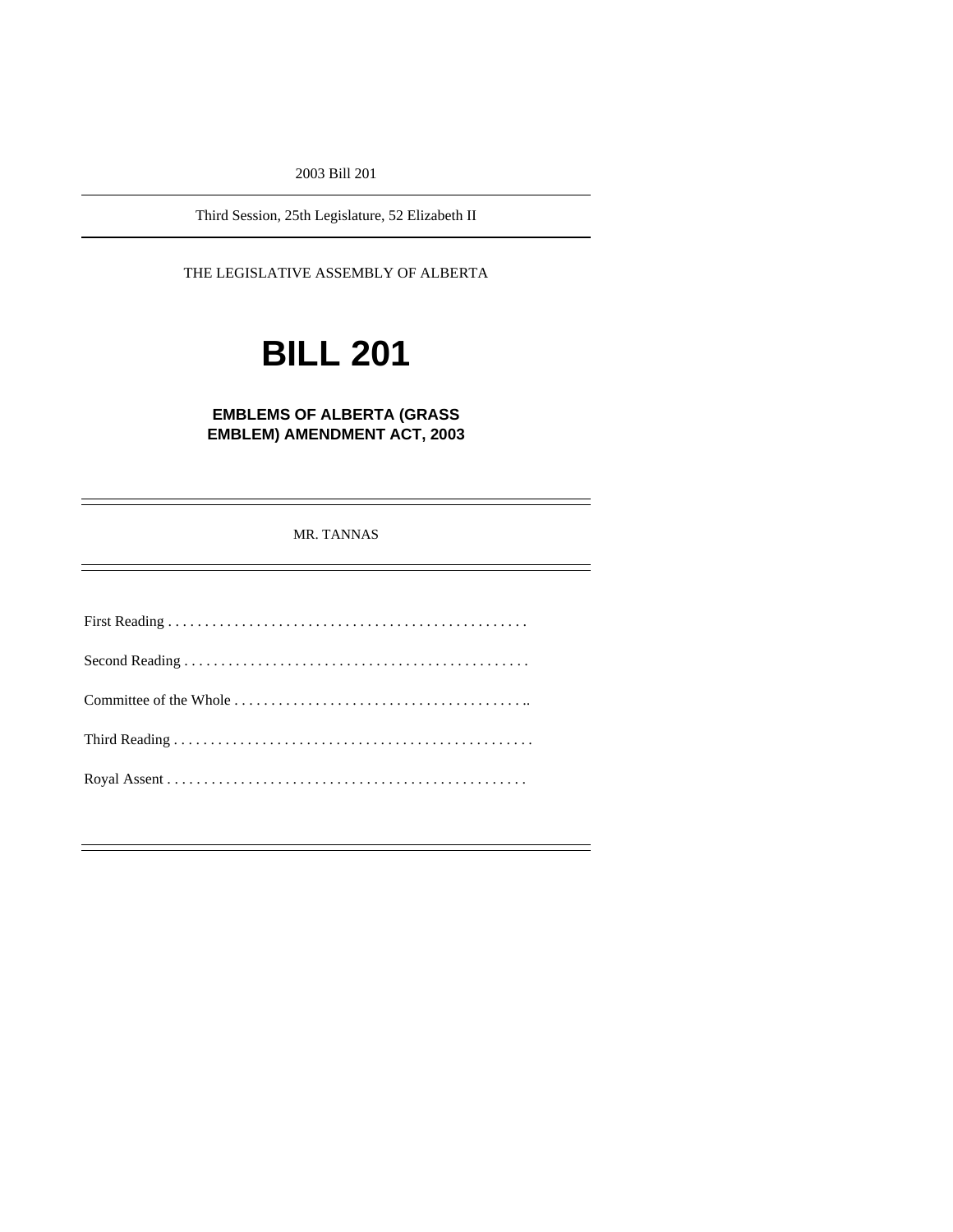*Bill 201 Mr. Tannas* 

## **BILL 201**

2003

#### **EMBLEMS OF ALBERTA (GRASS EMBLEM) AMENDMENT ACT, 2003**

*(Assented to , 2003)* 

HER MAJESTY, by and with the advice and consent of the Legislative Assembly of Alberta, enacts as follows:

#### **Amends RSA 2000 cE-6**

**1 The** *Emblems of Alberta Act* **is amended by this Act.** 

**2 Section 1(b) is amended by adding the following after subclause (iii):** 

**1**

(iii.i) the official grass of Alberta;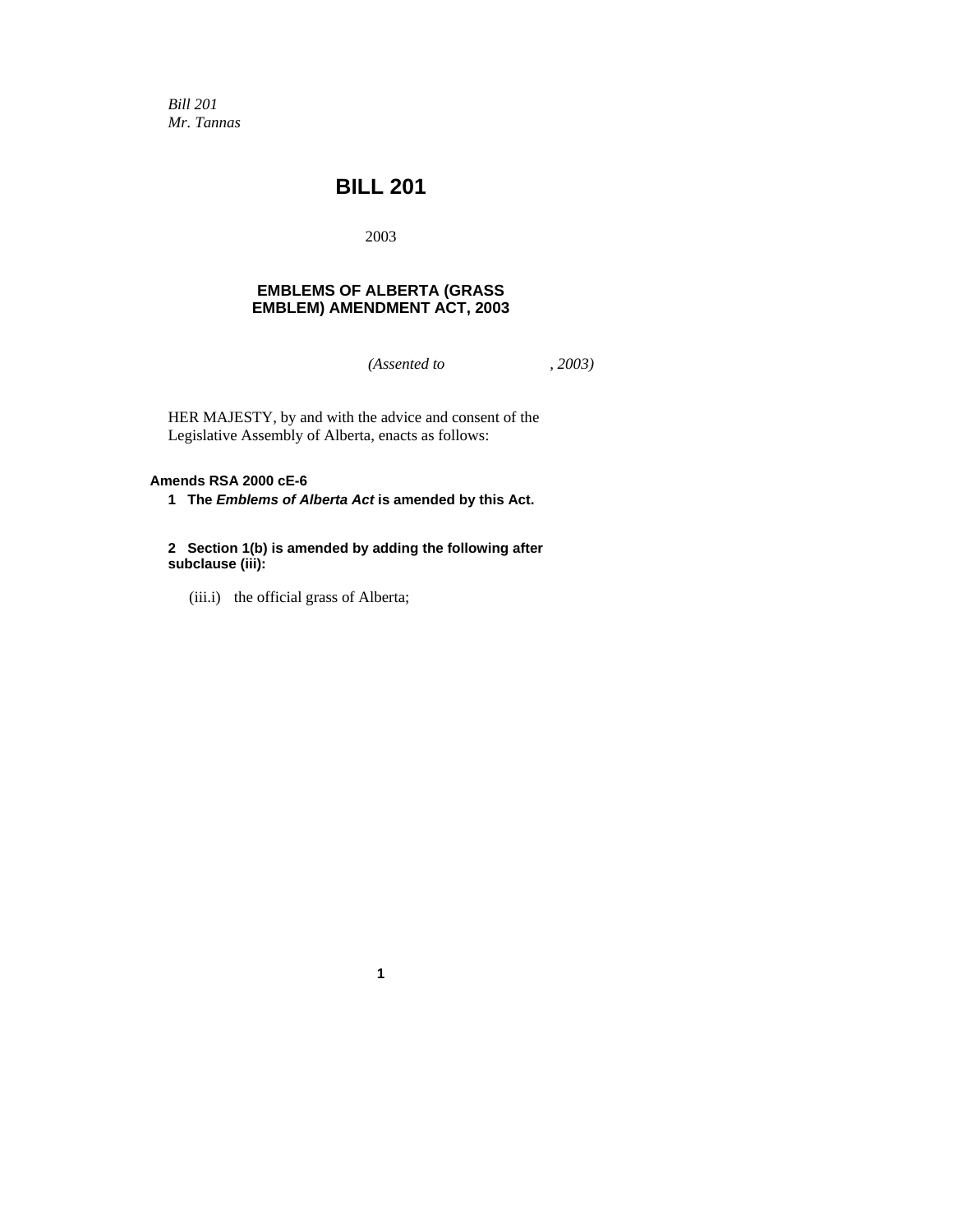#### **3 The following is added after section 4:**

#### **Grass Emblem**

#### **Rough Fescue as grass emblem**

**4.1** The grass known botanically as Festuca scabrella and popularly known as "rough fescue" is hereby adopted as the grass emblem of Alberta.

**4 This Act comes into force on Proclamation.** 

**2**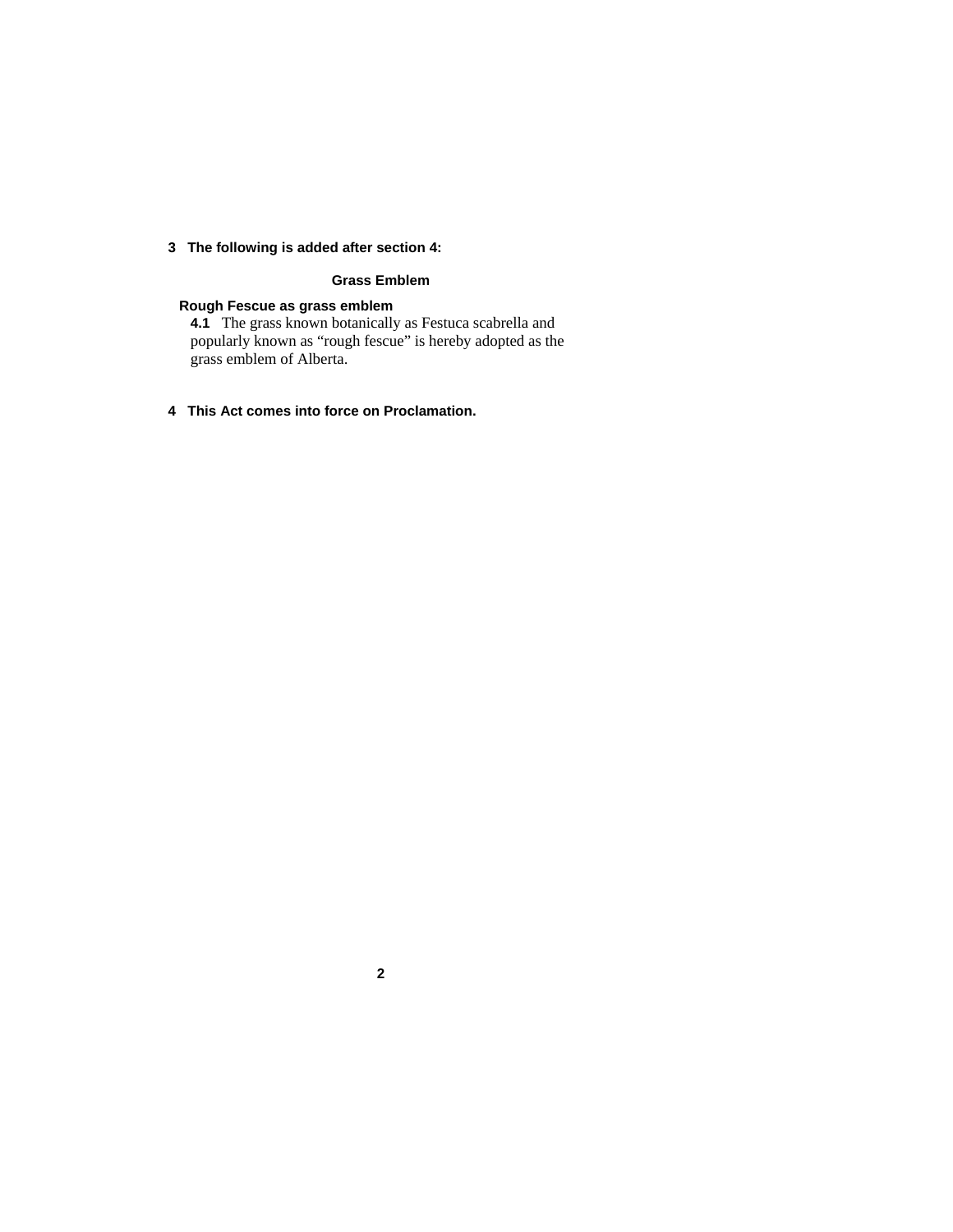#### **Explanatory Notes**

- **1** Amends chapter E-6 of the Revised Statutes of Alberta 2000.
- **2** Section 1 presently reads in part:
	- *1 In this Act,* 
		- *(b) "official emblem" means* 
			- *(i) the armorial bearings of Alberta;*
			- *(ii) the Flag of Alberta;*
			- *(iii) the floral emblem of Alberta*
			- *(iv) the Alberta Tartan;*
			- *(v) the Alberta Dress Tartan;*
			- *(vi) the official bird of Alberta;*
			- *(vii) the official stone of Alberta;*
			- *(viii) the official tree of Alberta;*
			- *(ix) the official colours of Alberta;*

1 Explanatory Notes